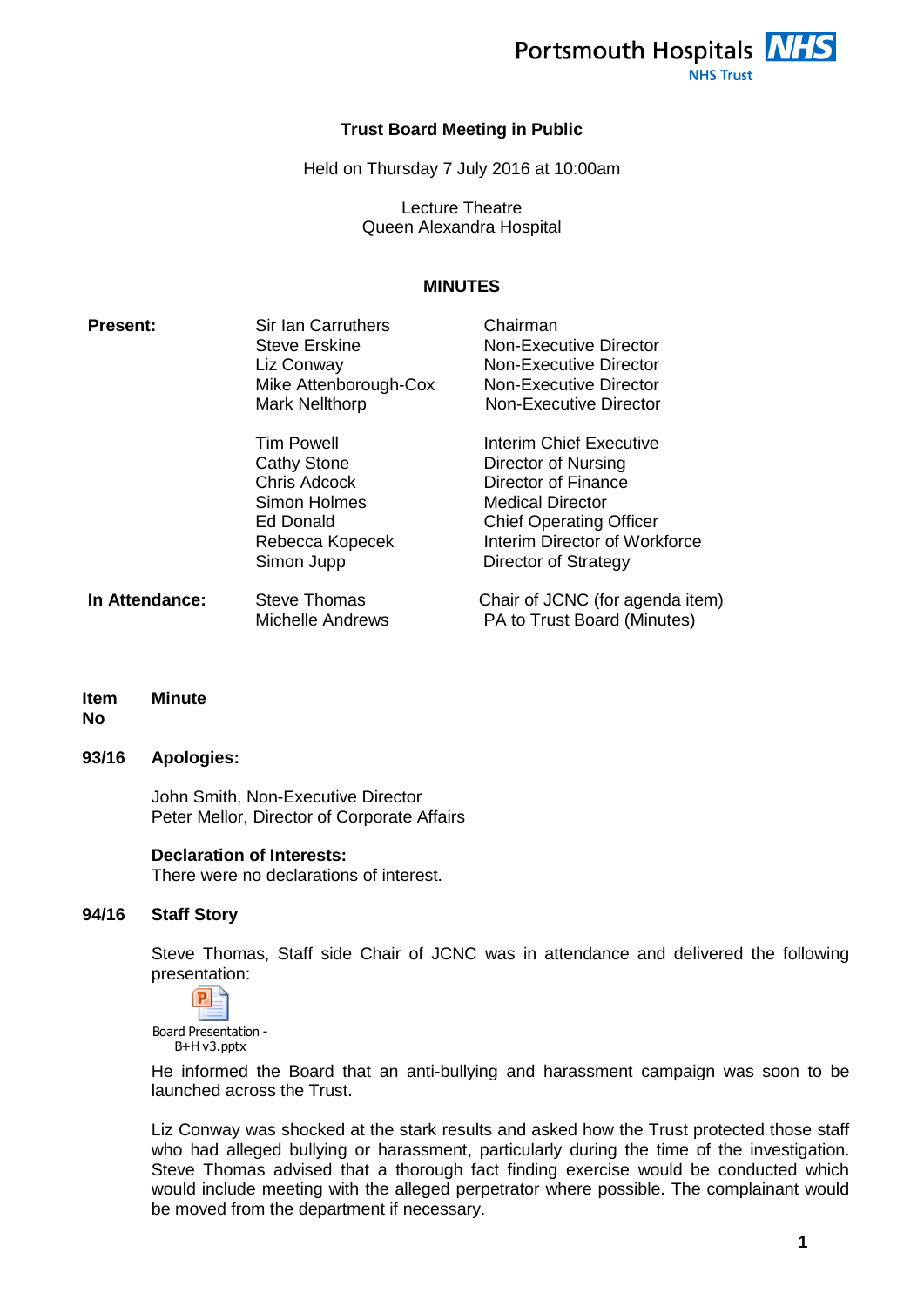The Medical Director reminded that the results had shown that often the perpetrator was a member of the senior medical staff. The Trust requires the HR Department to thoroughly investigate any reports of bullying or harassment.

Steve Erskine asked why it was thought that some people behave in that way. Was it the culture of the organisation that allowed it or the lack of skills of the individual making them unable to carry out their role successfully? Steve Thomas believed that it was often a combination of the two however he found it hard to reconcile the numbers within the staff survey with the feedback that he received from staff and the good atmosphere that he encountered on his walkabouts around the Trust.

The Interim Chief Executive insisted that there be swift intervention as soon as any incident is reported. He welcomed the new campaign but reminded that it would take a long time to change the ethos across the Trust.

The Director of Nursing reminded that the behaviours and values of directors and senior managers needed to reflect those of the organisation.

Mike Attenborough Cox asked whether part of the problem was due to the perpetrator feeling under stress or pressure. The Interim Chief Executive recognised that there were many pressurised areas within the Trust and that it required managerial resilience in maintaining values and behaviours at all times.

Mark Nellthorp was concerned that robust performance management was often mistaken as bullying. Focus should be given to promoting positive behaviours whilst preventing wrong behaviours. Clear expectations should be set for all staff members.

The Interim Director of Workforce reminded that bullying could also occur amongst peers, and that it wasn't always between manager and employee. A manager's lack of management skills can sometimes be perceived as bullying when it is absolutely not intended that way. Investment needs to be made in leadership development.

The Chairman thanked everyone, and particularly Steve, for their hard work with driving this agenda forward. He felt that it was the responsibility of all to promote positive behaviours and a positive environment. The Board fully supported the direction of travel and asked for a periodic update on progress.

### **95/16 Minutes of the Last Meeting – 2 June 2016**

The minutes were agreed as a true and accurate record.

### **96/16 Matters Arising/Summary of Agreed Actions**

All complete.

### **97/16 Notification of Any Other Business**

None.

### **98/16 Chairman's Opening Remarks**

The Trust had been through a difficult time over the last month, particularly with the publication of the CQC report following the inspection which had taken place in February 2016. The findings detailed within the report were not acceptable and the Trust was working hard to improve the situation. He apologised to all of the patients who had been failed by the Trust during this period of particular pressure. The Trust had fully accepted the report and had a detailed action plan in place to address the shortcomings.

The unscheduled care issues were impacting on the whole hospital and the local health economy. The support from the local community and public has been overwhelming in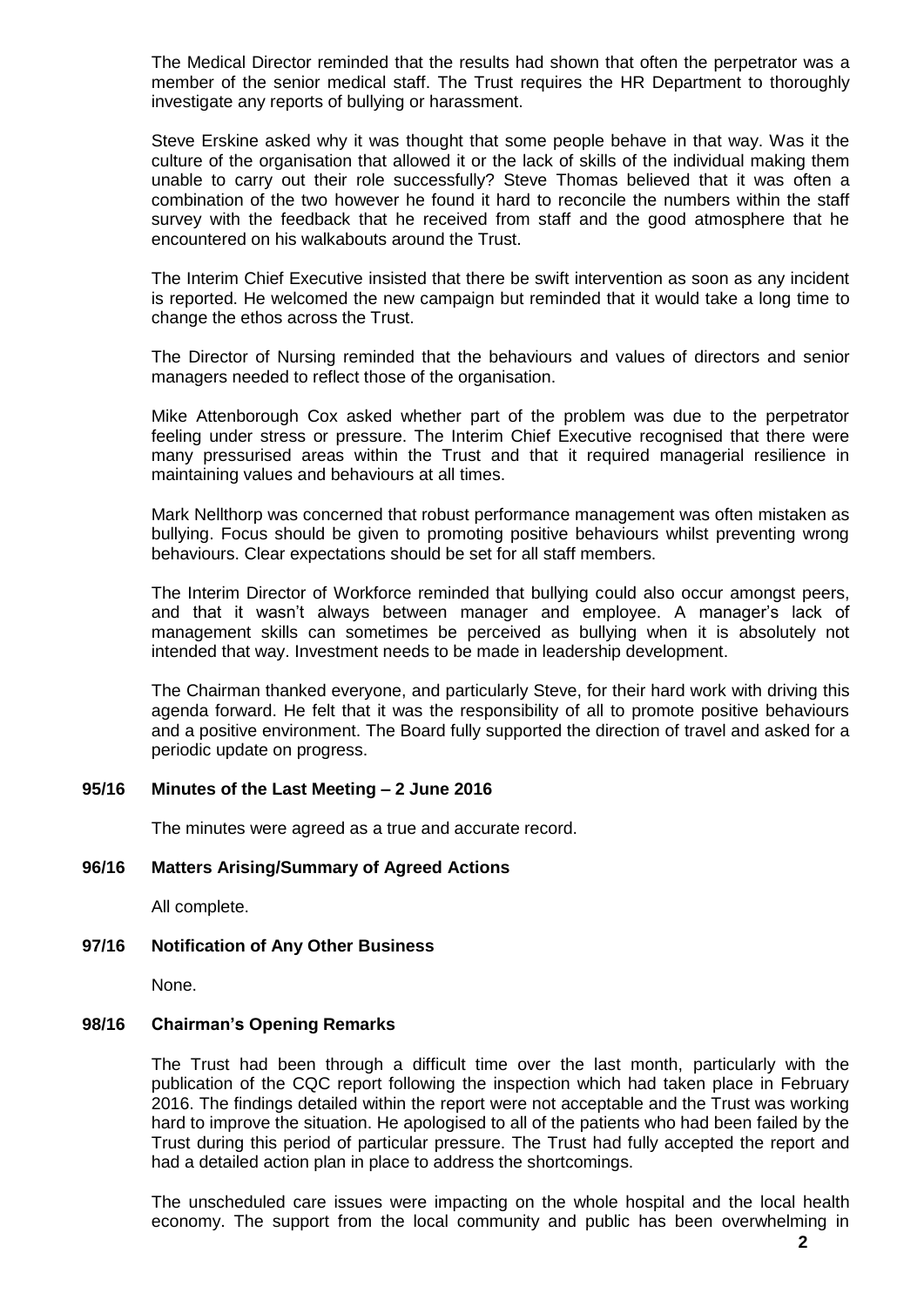seeing a balanced perspective. He thanked the staff for their continued commitment and hard work during this difficult period. He thanked the Interim Chief Executive for managing the media campaign following publication of the report.

The Chairman drew attention to the following items:

- The formulation of a Sustainability & Transformation Plan (STP) for the local health system is underway.
- The Junior Doctor dispute continues

## **99/16 Chief Executive's Report**

The Interim Chief Executive drew attention to key areas of his report:

- The STP draft is due to be presented to NHS Improvement (NHSI) shortly. There has been lots of work to produce a collaborative plan and it has given us a real opportunity to work more closely with neighbouring organisations.
- Financial position for NHS Trusts a clear mandate has been circulated by the Chief Executive of NHSI outlining the following:
	- o Need to reduce pay bills
	- o Sustainability of services
	- o Need to streamline back office and clinical support services.
- Delays in discharging older patients unnecessary delay in discharging older patients is a known and long standing issue. There has been a lot of work internally to reduce this delay. David Allison, an expert on this subject, has recently been appointed.
- Fire
	- o the relationship with Hampshire Fire & Rescue Service
	- o on-going lifecycle works across the hospital
- Urgent Care a Risk Summit was held recently with clear support from partners in driving forward the improvement plan.
- Junior Doctor Dispute The BMA have balloted its members with an overall rejection of the contract proposals. It is now intended to impose new shortened contracts from August 2016. Internally, the Trust recognises the importance of this particular staff group and will ensure that they continue to feel valued.

The Chairman drew attention to the recent report from National Audit Office and encouraged colleagues to read it and understand the possible implications to the Urgent Care plan.

## **100/16 Integrated Performance Report**

## **Quality**

The Director of Nursing drew attention to the following areas, with supporting comment from the Medical Director:

- There had been a variation in performance against some quality metrics during April however, due to a number of remedial actions, performance for May had seen an improvement. Unreported figures for June also showed a continued improvement.
- An improvement had been noted in the number of avoidable grade 3 pressure ulcers in May compared to April. There was anomaly between 2 of the graphs within the report; this is due to the safety thermometer being a snapshot of performance at the time when the graphs are produced.
- There were 0 falls resulting in serious harm reported for May. There was an on-going Trust-wide falls campaign. The Trust had also welcomed visits from other Trusts to share how we have reduced the number of falls that result in serious harm.
- A decrease seen in both the response and satisfaction rate of the ED 'friends and family' test. Initiatives in place to improve performance.
- The Parliamentary and Health Service Ombudsman (PHSO) has recently published a report which includes two complaints which involved care provided by the Trust in 2012/2013. The Trust had investigated both complaints, but had been unable to resolve these with the complainants. In both cases, the PHSO were satisfied with the standard of clinical care provided, and the handling of the complaints, but had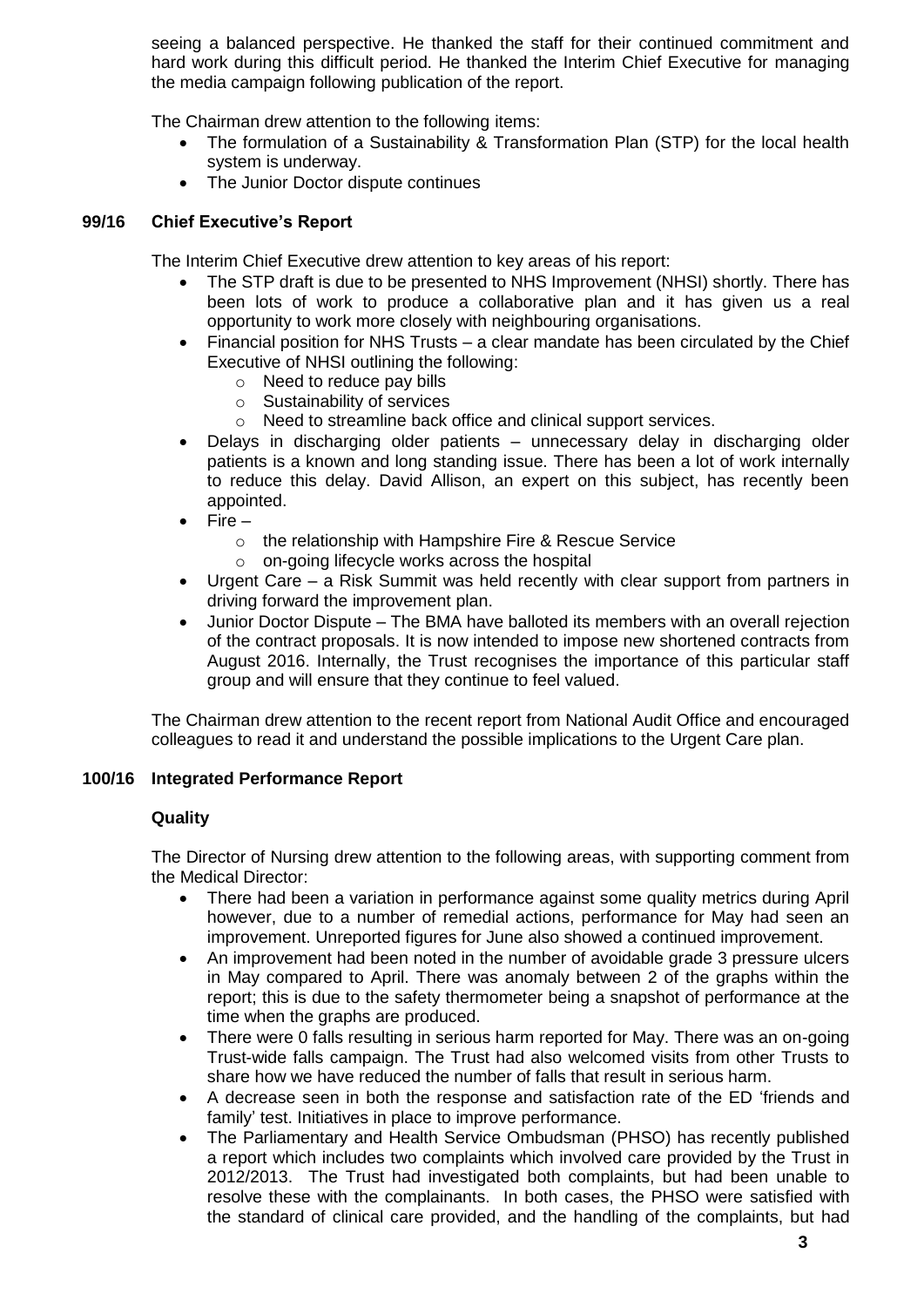made several recommendations. The Trust has fully complied with the recommendations.

- Healthcare Acquired Infections-
	- $\circ$  0 reported cases of MRSA bacteraemia in May and year to date. There was 1 case of MRSA for last year which had been sent to arbitration. The case, which, whilst recognised as due to contamination of the sample and caused no patient harm, was still assigned to the Trust.
	- o 5 patients with C.difficile reported year to date, against a trajectory of 7.
	- o 2 patients with MSSA bacteraemia reported in May.
- Mortality
	- o HSMR for the 12 months to February 2016 is 98.77 which is 'within expected range'.
	- o SHMI for October 2014 to September 2015 is 107.32. Whilst this figure is above the National Average of 100, it is within the official control limits.
	- $\circ$  There has been a national report from the CQC about increased mortality in a certain group of patients. A review had been done of all cases within the Trust, and whilst there was some learning to be had, there was no issue with increased mortality.

Steve Erskine asked for an update on Stroke performance and an explanation of how the performance is measured. The Medical Director explained that it is measured on a points basis, and that you score points as you work towards each standard. Each standard is measured with a rating from A, being the highest and E, being the lowest. The Trust would be achieving a rating of 'B' much sooner than had been anticipated and therefore will be eventually aiming for a rating 'A', however it was impacted by the urgent care pressures across the Trust because of a lack of beds etc.

The Director of Nursing agreed to circulate a report which had recently been published by the CQC about learning from serious incidents. **Action: Director of Nursing**

# **Operations**

The Chief Operating Officer drew attention to the following areas of the report:

- Cancer 4 of the 8 national standards were achieved. 31 day and 62 day first definitive treatment, 62 day screening and 2 week breast symptomatic are currently not being achieved. Consultant vacancies in some key areas had further adversely impacted performance.
- RTT Incomplete standard was achieved in May, with performance of 92.3%. There was a risk to delivery of the standard in June.
- There was 1 breach of the 0 tolerance 52 week maximum wait standard.
- The maximum 6 week waiting time for diagnostics was not achieved in May; performance was 98.3% against the improvement trajectory of 98.5% (national standard 99%). However, provisional data for June shows that performance has improved and that the target had been achieved.
- Performance was 79.99% for May against the 95% standard and improvement trajectory of 76.1%. Provisional performance for June is 82%. There were 34 breaches of the 12 hour trolley wait standard in May. There were no breaches of this standard in June.
- There has been a significant reduction in the number of ambulance waits which enables SCAS to be able to improve its own performance.
- There are a number of areas of focus for improvement:
	- o Sustainable flow across the organisation
	- $\circ$  Safe discharge standards being rolled out.<br> $\circ$  Both short and long term actions being
	- Both short and long term actions being identified to address the issues around the shortage of junior medical workforce.
	- $\circ$  Improve the standards of care and operation of services within the Acute Medical Unit.

The Chairman asked if there was any possibility of working collaboratively with neighbouring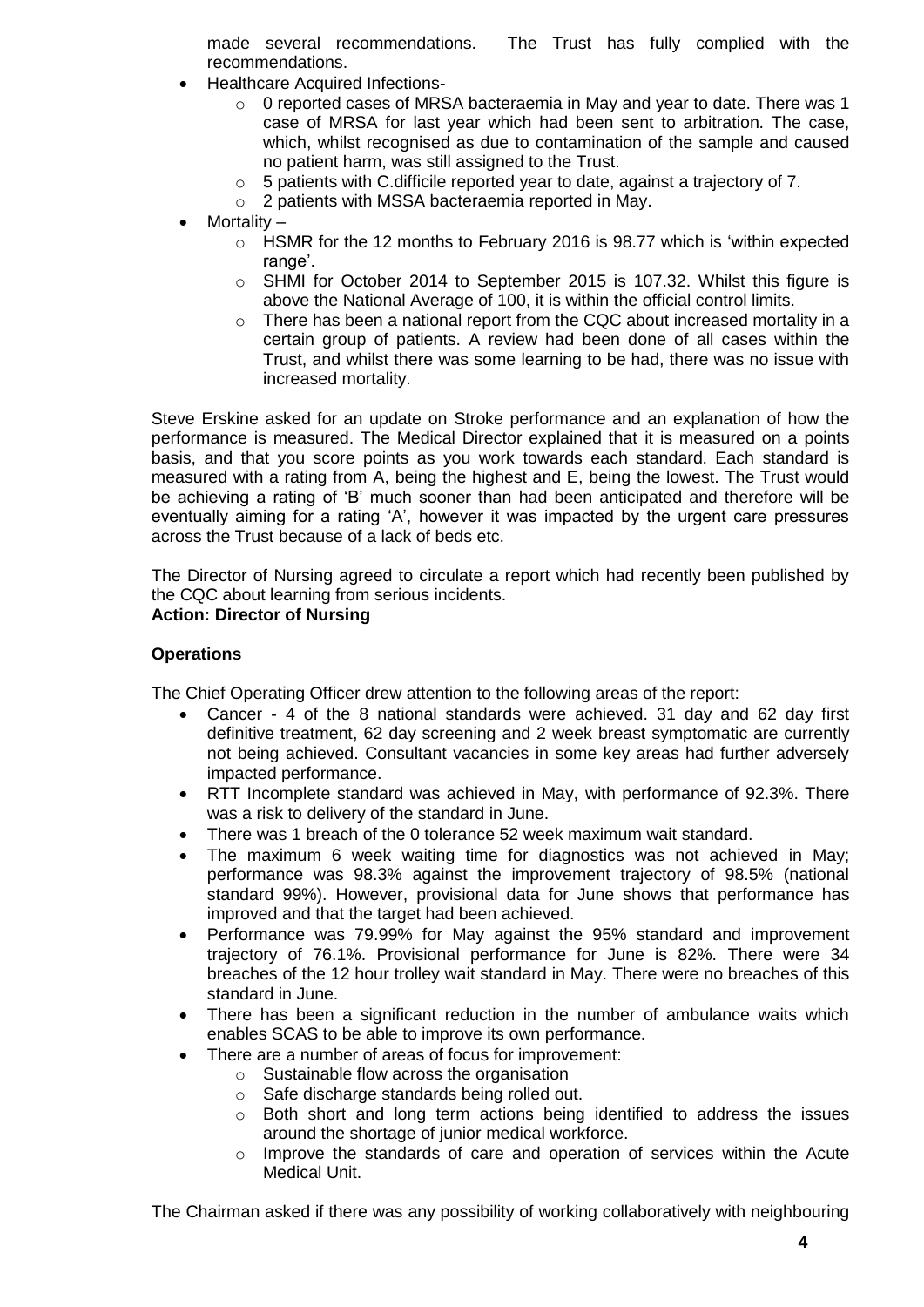Trusts to help improve performance in key areas of risk. The Medical Director felt that an alliance with other Trusts would certainly help the situation as patients could be transferred to a Trust that had capacity. The key problems areas are Urology & Colorectal, but these are a national problem area. It would not be easy to transfer the care of cancer patients to another Trust because of their relationship with their local Trust and the clinical pathway that they are already on.

Steve Erskine noted that for some time now, the weekend performance had significantly dipped. He asked how the extreme variation in performance impacted upon management of the actions. The Chief Operating Officer explained that there is a shortage of clinical man hours both overnight and at weekends in the Emergency Department and that there had also been last minute sickness at SHO level which had further impacted performance. There is a cumulative effect on performance at weekends if the discharge standard is not achieved during the week.

The Medical Director advised that the Trust measured favourably in terms of the number of senior decision makers in the hospital at the weekend, so the issue is not necessarily the number of them but whether they are in the right place at the right time.

The Chief Executive reminded that the scrutiny at the moment was immense and improvement in the performance metrics was demonstrating some real traction. The challenge will be in sustaining that performance.

Whilst the Chairman recognised the improvements made, he felt that there was still a long way to go and that an acceleration of the improvement was needed.

## **Finance**

The Director of Finance presented the finance section of the Integrated Performance Report which had been discussed in detail at the recent Finance and Performance Committee:

- The Trust has a £4.4m deficit which is in line with plan at this time.
- Savings of £1.4m have been recorded against a plan of £1.2m.
- Income was £0.4m which was marginally favourable to plan. However there was a significant increase expected in June due to profiling.
- Cash levels remained a concern and the Trust has submitted an application for a 'draw down' of cash.
- £1.2m of the capital programme had been spent so far.

Liz Conway asked about the progress with the action within the plan to reduce the Trusts pay bill. The Director of Finance advised that whilst the modelling was still being undertaken, it was difficult to quantify. The Interim Director of Workforce advised that the key element to reducing the pay bill would be to switch off the Trust's temporary spend and replace with substantive workforce. There are specific areas of focus and we are working closely with all CSC's. There are 55 particularly expensive critical posts which are being scrutinised on an individual basis. We are completely sighted on the issues.

Steve Erskine reported that whilst the Finance and Performance Committee recognised the progress made so far, it reminded of the need for accelerated progress and sustainability. Workforce is the key element to the success of the financial plan. The CIP was currently our biggest area of concern.

## **Workforce**

The Interim Director of Workforce drew attention to the following areas of the report:

- The substantive workforce was at its highest ever level with 6407 FTE. The total workforce capacity increased in May and is 25 FTE over the new funded establishment.
- The temporary workforce levels are managed as tightly as possible with speedy corrective action being taken when necessary.
- Sickness absence rate remained at 3.5%, which is above target. There is a CIP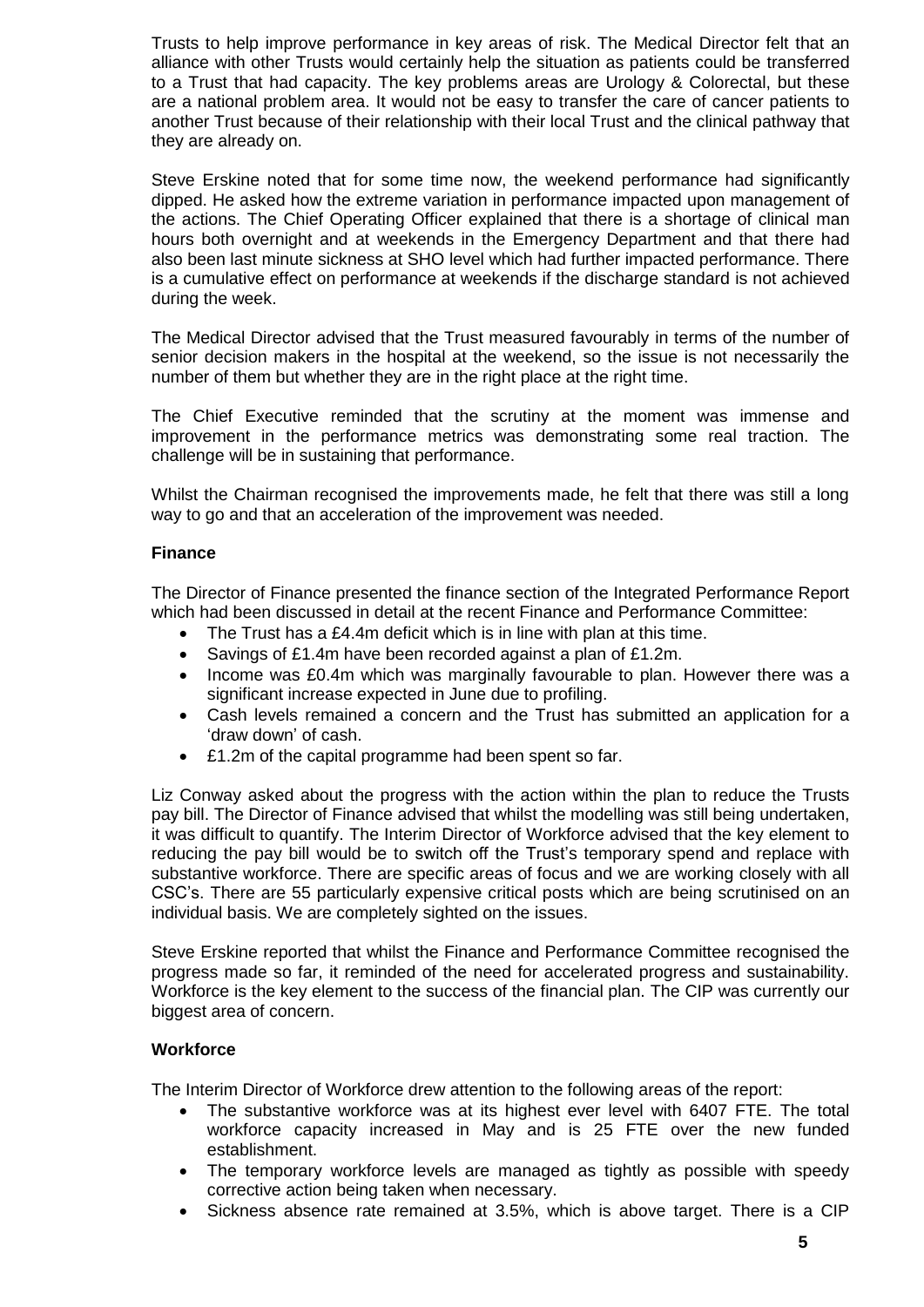focus on reducing the sickness absence rate to 3%. It is crucial that managers are adequately trained in effective performance management.

 Appraisal compliance had decreased again and now stood at 75.2% against a target of 85%.

The Chairman summarised by saying that, on the whole, the performance of the Trust was improving, with some areas of excellence. He believed there were 4 key areas of focus:

- Workforce reducing the pay bill
- $\bullet$  Income resolving issues
- Recovering some operational targets
- Urgent care.

### **101/16 Mental Health Provision**

The Medical Director advised that the mental health provision across the Trust had been discussed in detail at the last Governance and Quality Committee but it had been felt that due to the seriousness of concerns, it required a discussion by the Trust Board.

Mental Health Services are not provided by the Trust but in the past have been provided by a number of different providers:

- Older Persons Mental Health Southern
- ED Liaison Service Solent
- Responsible Clinician Service Joint Southern and Solent
- Learning Difficulties Joint Southern and Solent
- $\bullet$  Adult gap in service

Due to the complexity of the current arrangements, it has been agreed with the Commissioners to develop a service with a lead provider, a single point of access and an equitable provision to all patients. A service specification has been drawn up and agreed. Southern Healthcare Trust is to be the lead provider and there will be no variation in service due to patient postcode. However, the issue of who would fund the service has yet to be resolved. The lead provider began on July 1st and recruitment is underway to deliver the needs of the new service specification, however there are real concerns at the level of service provision during the transition period. Some immediate actions need to be taken to mitigate any risks.

The Board discussed in detail and asked for reassurance that there would be a suitable service in place in the interim before the new service is launched in September. **Action: Medical Director / Interim Chief Executive**

### **102/16 Charitable Funds Update**

In the absence of the Director of Corporate Affairs, the Director of Nursing presented the report. She acknowledged the significant contribution of the staff and public in supporting our hospital charity.

### **103/16 Non-Executive Directors' Report**

Steve Erskine reminded that the Patient Safety Walkabout programme had stopped some time ago as it was felt that it no longer met the objective that was originally set out. It has been decided that rather than create something new, the Non-Executive Directors will take part in existing activities across the Trust, such as:

- Peer reviews
- Perfect week
- Ward accreditation
- Panels

The Non-Executive Directors will be able to involve themselves as much as they are able. The Director of Nursing advised that there were also unannounced and out of hours visits planned which they would be most welcome to join. She agreed to coordinate these and to write to the Non-Executive Directors with a programme of events which they could be part